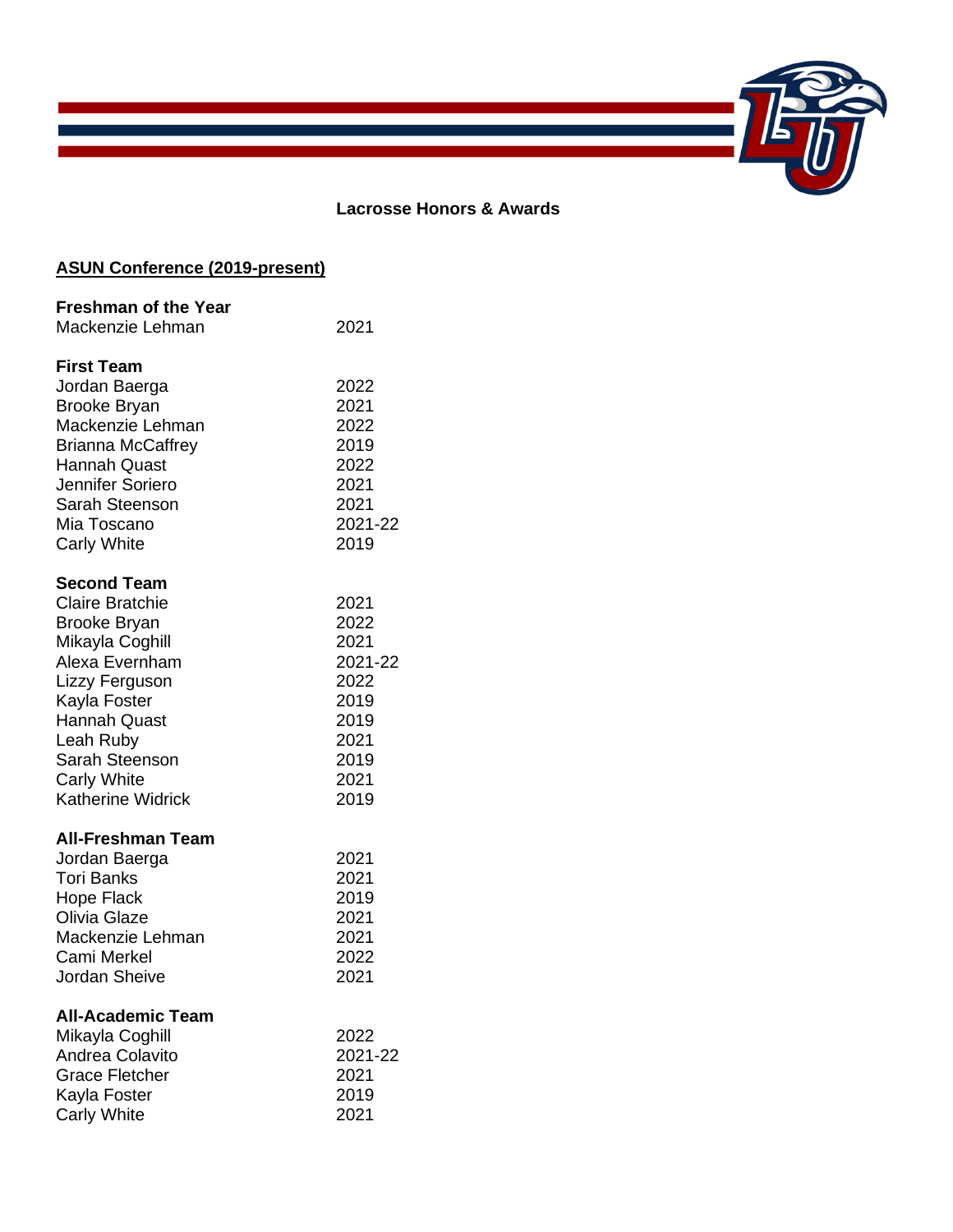## **All-Tournament Team**

| 2022    |
|---------|
| 2021-22 |
| 2019    |
| 2019    |
| 2019    |
| 2022    |
| 2021    |
| 2021    |
|         |

\*The remainder of the 2020 season was cancelled on March 13, 2020 due to health concerns related to the COVID-19 virus, and no all-conference awards were given out as a result.

## **Big South Conference (2013-18)**

| <b>Freshman of the Year</b><br>Kayla Foster<br><b>Carly White</b>                                                                                                                                                                                                       | 2016<br>2017                                                                                             |
|-------------------------------------------------------------------------------------------------------------------------------------------------------------------------------------------------------------------------------------------------------------------------|----------------------------------------------------------------------------------------------------------|
| <b>First Team</b><br>Morgan Becker<br>Nina Dunay<br><b>Colleen Ekert</b><br><b>Callie Francis</b><br>Jen Freymond<br><b>Brianna McCaffrey</b><br>Jen Moyer<br><b>Carly White</b>                                                                                        | 2015<br>2015<br>2015-16<br>2016<br>2013<br>2018<br>2014<br>2017-18                                       |
| <b>Second Team</b><br><b>Kallie Britton</b><br><b>Courtney Brown</b><br>Nina Dunay<br>Kayla Foster<br>Kristen Masullo<br><b>Brianna McCaffrey</b><br><b>Chloe McIntosh</b><br>Lindsey McNamara<br>Katy Pridemore<br>Sam Struss<br><b>Victoria Tickle</b><br>Mia Toscano | 2015-16<br>2017<br>2013-14<br>2016-17-18<br>2013<br>2016<br>2013<br>2018<br>2015<br>2015<br>2017<br>2018 |
| <b>Honorable Mention</b><br>Kallie Britton<br><b>Juliann Elmer</b><br><b>Brianna McCaffrey</b><br>Lindsey McNamara<br><b>Hannah Quast</b><br>Michaela Rich<br>Melanie Via                                                                                               | 2014<br>2015<br>2017<br>2017<br>2018<br>2018<br>2016                                                     |
| All-Academic<br><b>Kelly Belue</b><br><b>Courtney Brown</b>                                                                                                                                                                                                             | 2016<br>2017                                                                                             |
|                                                                                                                                                                                                                                                                         |                                                                                                          |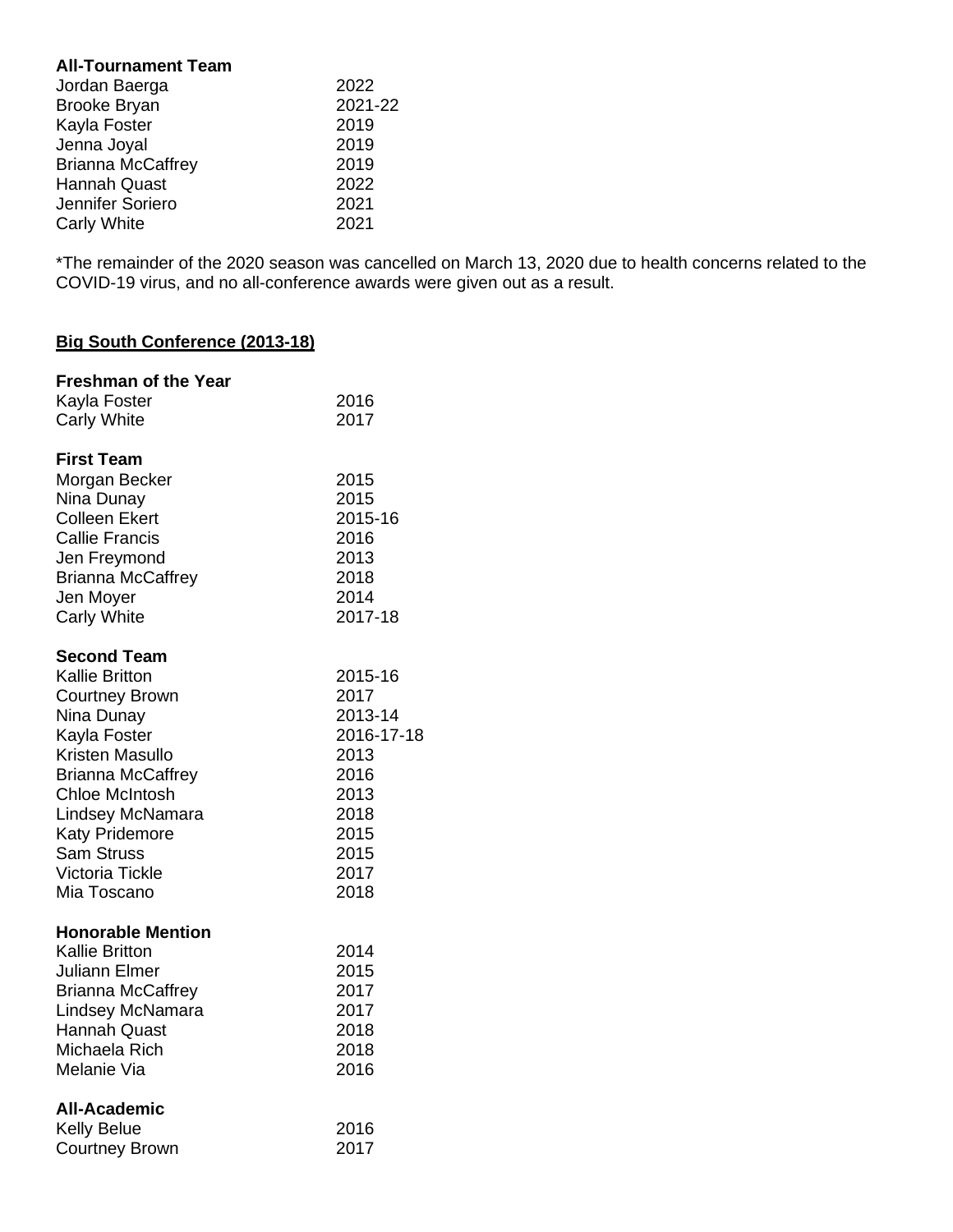| Kayla Foster<br><b>Chloe McIntosh</b><br><b>Sam Struss</b>                                                                                                                                                                                      | 2018<br>2013<br>2014-15                                                                    |
|-------------------------------------------------------------------------------------------------------------------------------------------------------------------------------------------------------------------------------------------------|--------------------------------------------------------------------------------------------|
| <b>All-Tournament Team</b><br><b>Courtney Brown</b><br><b>Kallie Britton</b><br><b>Colleen Ekert</b><br><b>Chloe McIntosh</b><br><b>Amber Nichols</b><br><b>Katy Pridemore</b><br>Michaela Rich<br><b>Victoria Tickle</b><br><b>Carly White</b> | 2017<br>2015<br>2015<br>2013<br>2013<br>2015<br>2018<br>2017<br>2018                       |
| <u>VaSID</u>                                                                                                                                                                                                                                    |                                                                                            |
| <b>All-State</b><br><b>First Team</b><br><b>Brooke Bryan</b><br><b>Colleen Ekert</b><br>Jen Freymond<br>Victoria Tickle                                                                                                                         | 2021<br>2015-16<br>2013<br>2017                                                            |
| <b>Second Team</b><br><b>Kallie Britton</b><br>Nina Dunay<br><b>Juliann Elmer</b><br>Kayla Foster<br><b>Brianna McCaffrey</b><br><b>Chloe McIntosh</b><br>Jen Moyer<br>Sarah Steenson<br>Mia Toscano<br>Karis Walborn<br><b>Carly White</b>     | 2016<br>2014-15<br>2015<br>2016<br>2019<br>2013<br>2014<br>2021<br>2021<br>2011<br>2019-20 |
| <b>All-Academic</b><br><b>Chloe McIntosh</b>                                                                                                                                                                                                    | 2012                                                                                       |
| <b>Rookie of the Year</b><br><b>Kallie Britton</b><br>Kayla Foster                                                                                                                                                                              | 2013<br>2016                                                                               |
| <b>IWLCA</b>                                                                                                                                                                                                                                    |                                                                                            |
| <b>Senior All-Star Game Selections</b><br><b>Brianna McCaffrey</b><br><b>Katherine Widrick</b>                                                                                                                                                  | 2019<br>2019                                                                               |
| <b>Academic Honor Roll</b><br><b>Courtney Brown</b><br>Nina Dunay<br><b>Grace Fletcher</b><br>Kayla Foster                                                                                                                                      | 2017<br>2015<br>2019<br>2018-19                                                            |

Meghan Hammond 2015